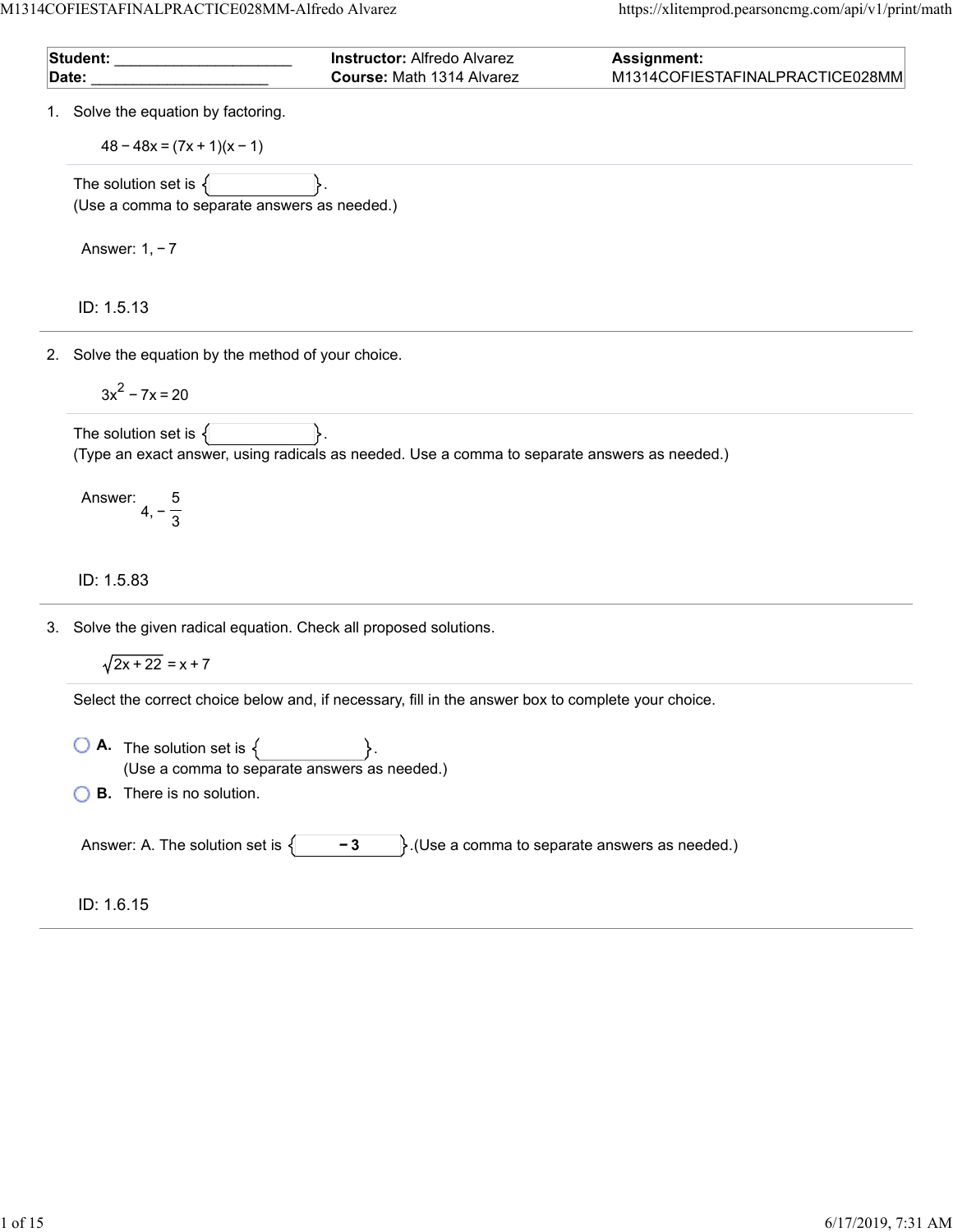| 4. | The graph and equation of the function f are given.<br>$f(x) = 2x^3 + 3x^2 - 36x + 9$<br>a. Use the graph to find any values at which f has a relative<br>maximum, and use the equation to calculate the relative<br>maximum for each value.<br>b. Use the graph to find any values at which f has a relative<br>minimum, and use the equation to calculate the relative<br>minimum for each value.<br>$[-5,5,1]$ by $[-120,120,20]$ |
|----|--------------------------------------------------------------------------------------------------------------------------------------------------------------------------------------------------------------------------------------------------------------------------------------------------------------------------------------------------------------------------------------------------------------------------------------|
|    | a. Select the correct choice below and, if necessary, fill in the answer boxes to complete your choice.                                                                                                                                                                                                                                                                                                                              |
|    | A. The function f has (a) relative maxima(maximum) at<br>and the relative<br>maxima(maximum) are(is)<br>(Use a comma to separate answers as needed.)                                                                                                                                                                                                                                                                                 |
|    | <b>B.</b> The function f has no relative maxima.                                                                                                                                                                                                                                                                                                                                                                                     |
|    | b. Select the correct choice below and, if necessary, fill in the answer boxes to complete your choice.                                                                                                                                                                                                                                                                                                                              |
|    | A. The function f has (a) relative minima(minimum) at<br>and the relative<br>minima(minimum) are(is)<br>(Use a comma to separate answers as needed.)<br><b>B.</b> The function f has no relative minima.                                                                                                                                                                                                                             |
|    | Answers A.                                                                                                                                                                                                                                                                                                                                                                                                                           |
|    | The function f has (a) relative maxima(maximum) at<br>- 3<br>and the relative maxima(maximum) are(is)<br>90<br>(Use a comma to separate answers as needed.)                                                                                                                                                                                                                                                                          |
|    | А.<br>The function f has (a) relative minima(minimum) at<br>$\mathbf{2}$<br>and the relative minima(minimum) are(is)<br>$-35$<br>(Use a comma to separate answers as needed.)                                                                                                                                                                                                                                                        |
|    | ID: 2.2.15                                                                                                                                                                                                                                                                                                                                                                                                                           |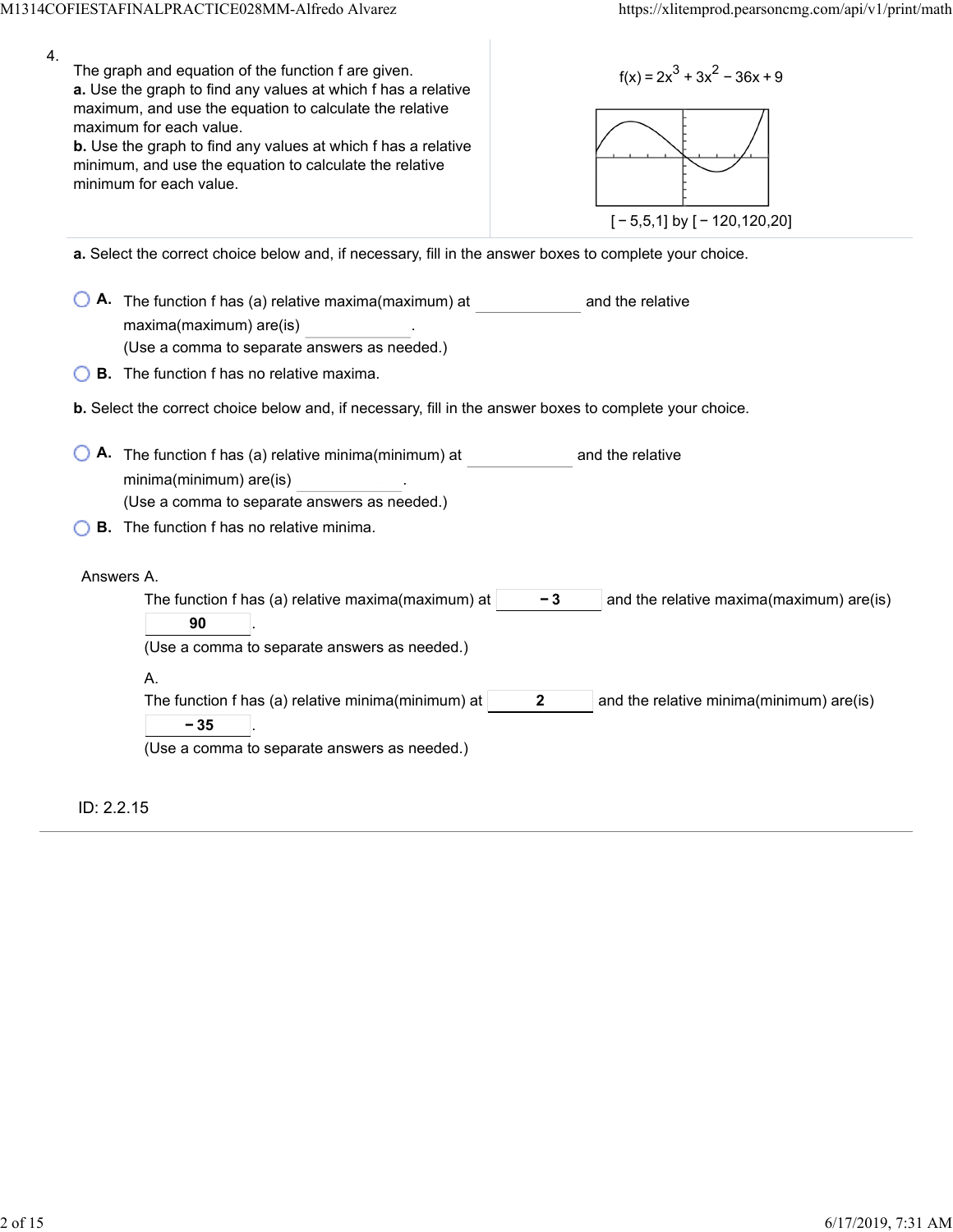- 5. The domain of the piecewise function is  $(-\infty, \infty)$ . **a.** Graph the function.  $f(x) =$ 
	- **b.** Use your graph to determine the function's range.

x + 4 if x < − 2 x − 4 if x ≥ − 2



### ID: 2.2.47

6. Find the difference quotient of f; that is, find  $\frac{f(x + h) - f(x)}{h}$ , h≠0, for the following function. Be sure to simplify.  $f(x) = x^2 - 2x + 6$ (Simplify your answer.)  $\frac{f(x+h)-f(x)}{h} =$ Answer: 2x + h − 2

ID: 2.2.61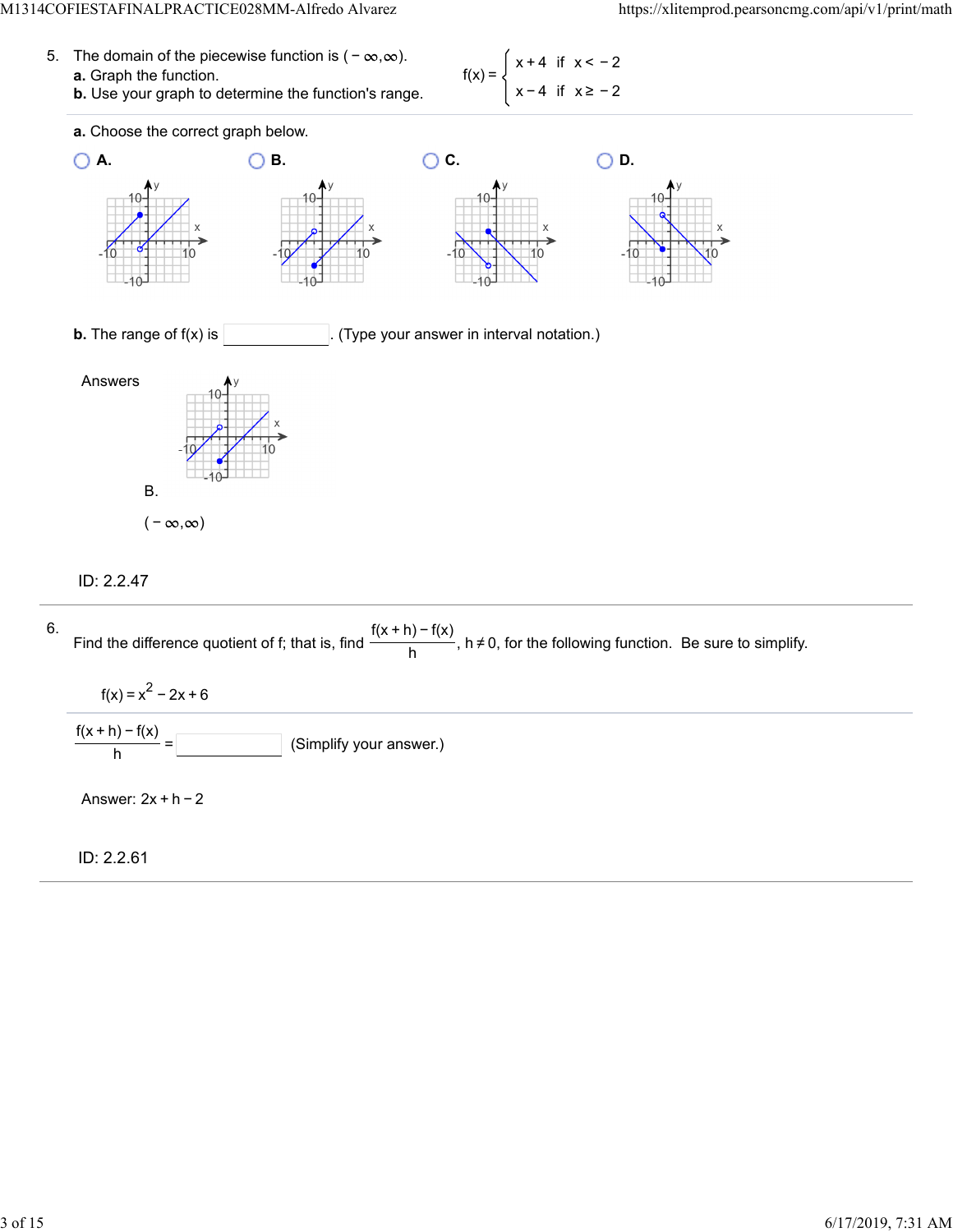

Use the graph of  $y = f(x)$  to graph the function  $g(x) = f(x + 4) - 4.$ 



Choose the correct graph of g below.





## ID: 2.5.21

8. Find the domain of the function.

 $f(x) = \sqrt{10 - 5x}$ 

What is the domain of f?

 $\big]$  (Type your answer in interval notation.)

Answer:  $(-\infty,2]$ 

ID: 2.6.23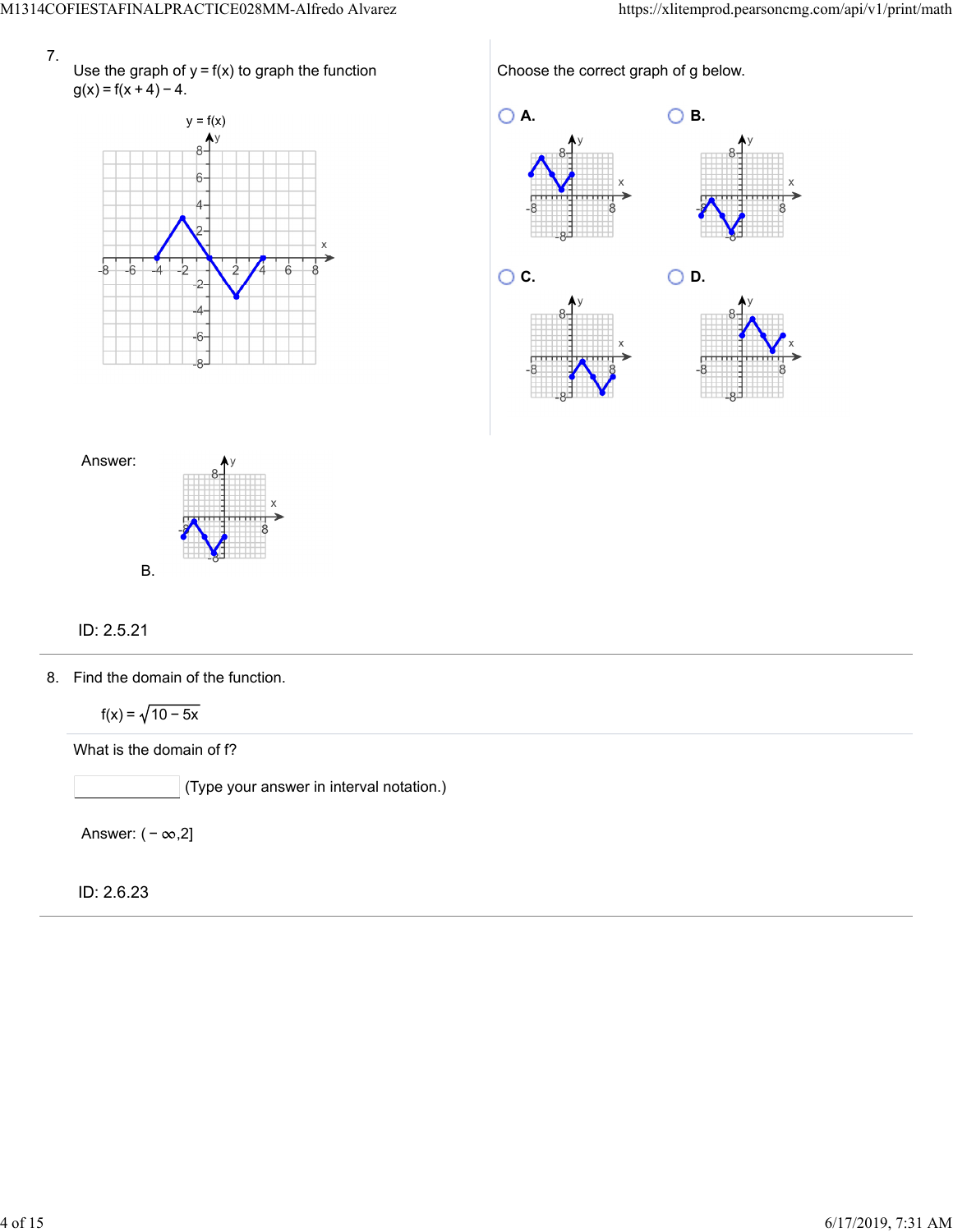9. For f(x) = 4 – x and g(x) = 4 $x^2$  + x + 7, find the following functions.

**a.**  $(f \circ g)(x)$ ; **b.**  $(g \circ f)(x)$ ; **c.**  $(f \circ g)(2)$ ; **d.**  $(g \circ f)(2)$ 

| <b>a.</b> $(f \circ g)(x) =  $<br>(Simplify your answer.)   |
|-------------------------------------------------------------|
| <b>b.</b> $(g \circ f)(x) =$<br>(Simplify your answer.)     |
| <b>c.</b> $(f \circ g)(2) =$                                |
| <b>d.</b> $(g \circ f)(2) =$                                |
| Answers $-4x^2 - x - 3$<br>$4x^2 - 33x + 75$<br>$-21$<br>25 |
| ID: 2.6.59                                                  |

10. Find the distance between the pair of points.

|  | $(1,10)$ and $(13,19)$ |  |
|--|------------------------|--|
|  |                        |  |

| The distance between the points is $ $   | units. |  |
|------------------------------------------|--------|--|
| (Round to two decimal places as needed.) |        |  |
|                                          |        |  |
| Answer: 15                               |        |  |
|                                          |        |  |
|                                          |        |  |

ID: 2.8.1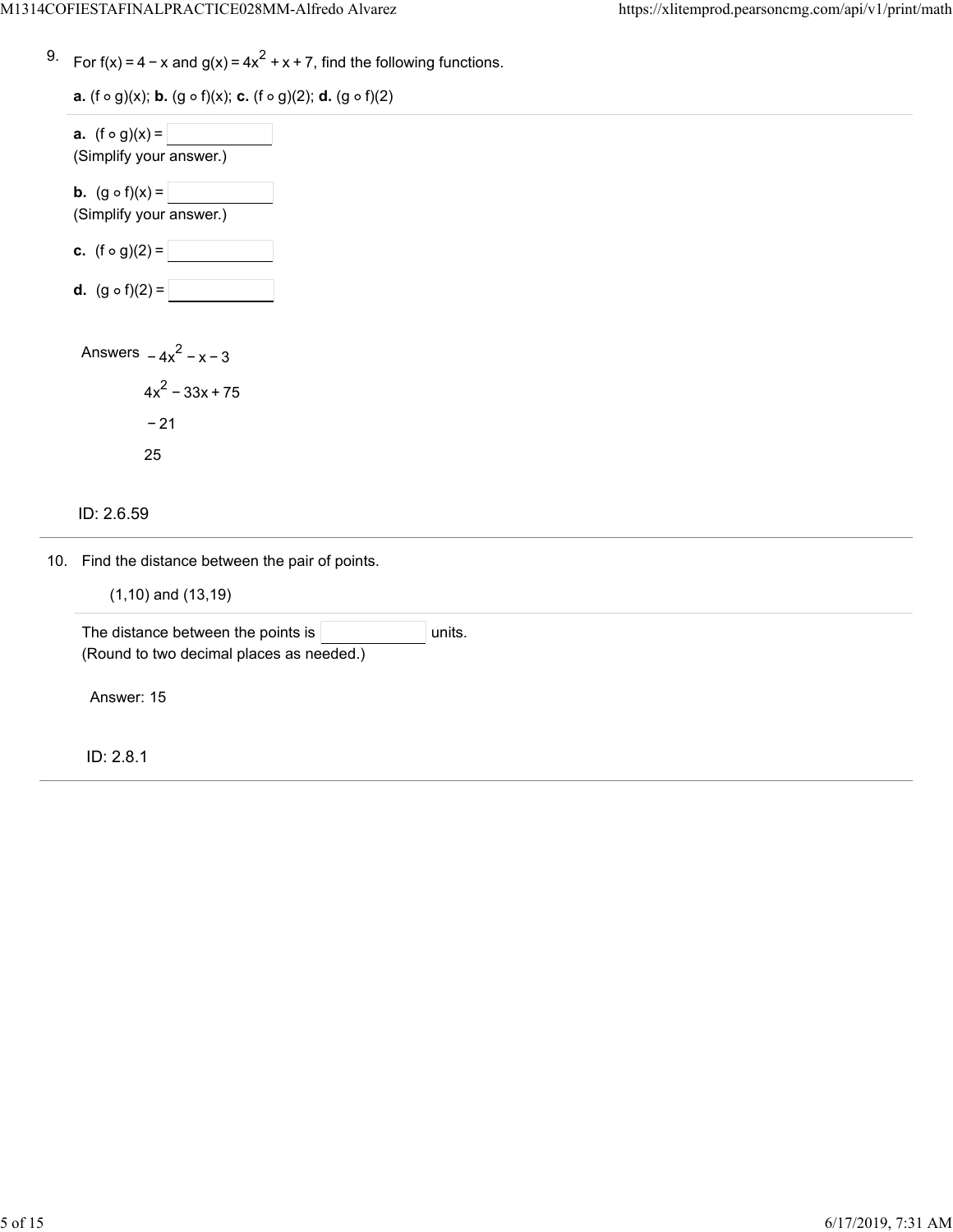#### 11.

Complete the square and write the equation of the circle in standard form. Then determine the center and radius of the circle to graph the equation.

$$
x^2 + y^2 + 2x + 10y + 1 = 0
$$

The equation in standard form is (Simplify your answer.)

Use the graphing tool to graph the circle.





ID: 2.8.53

# Answers  $(x + 1)^2 + (y + 5)^2 = 25$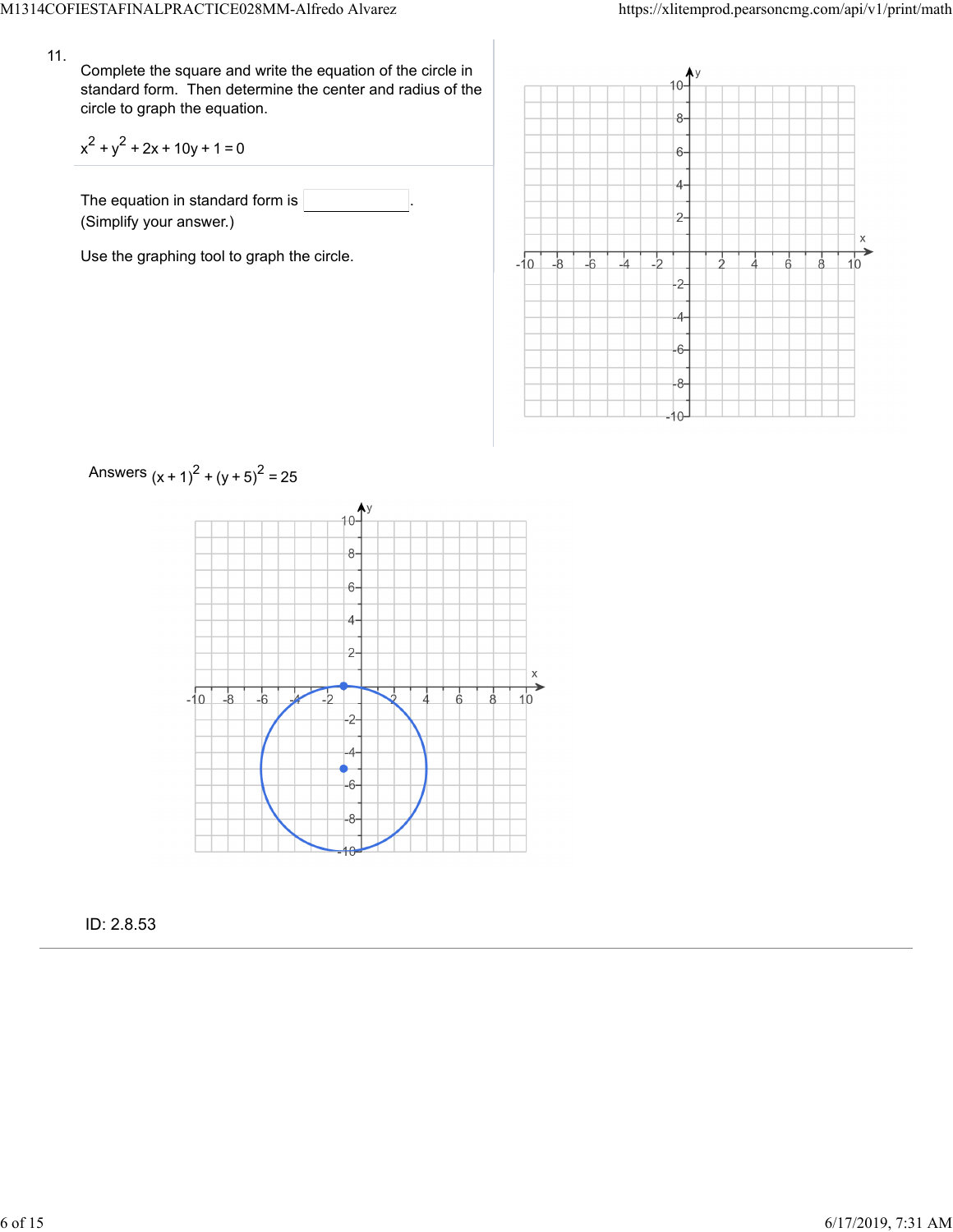12.

Use the vertex and intercepts to sketch the graph of the quadratic function. Give the equation of the parabola's axis of symmetry. Use the graph to determine the domain and range of the function.

$$
f(x) = 8x - x^2 - 7
$$

Use the graphing tool to graph the equation. Use the vertex and one of the intercepts to draw the graph.









 $x=4$  $(-\infty, \infty)$  $(-\infty, 9]$ 

ID: 3.1.31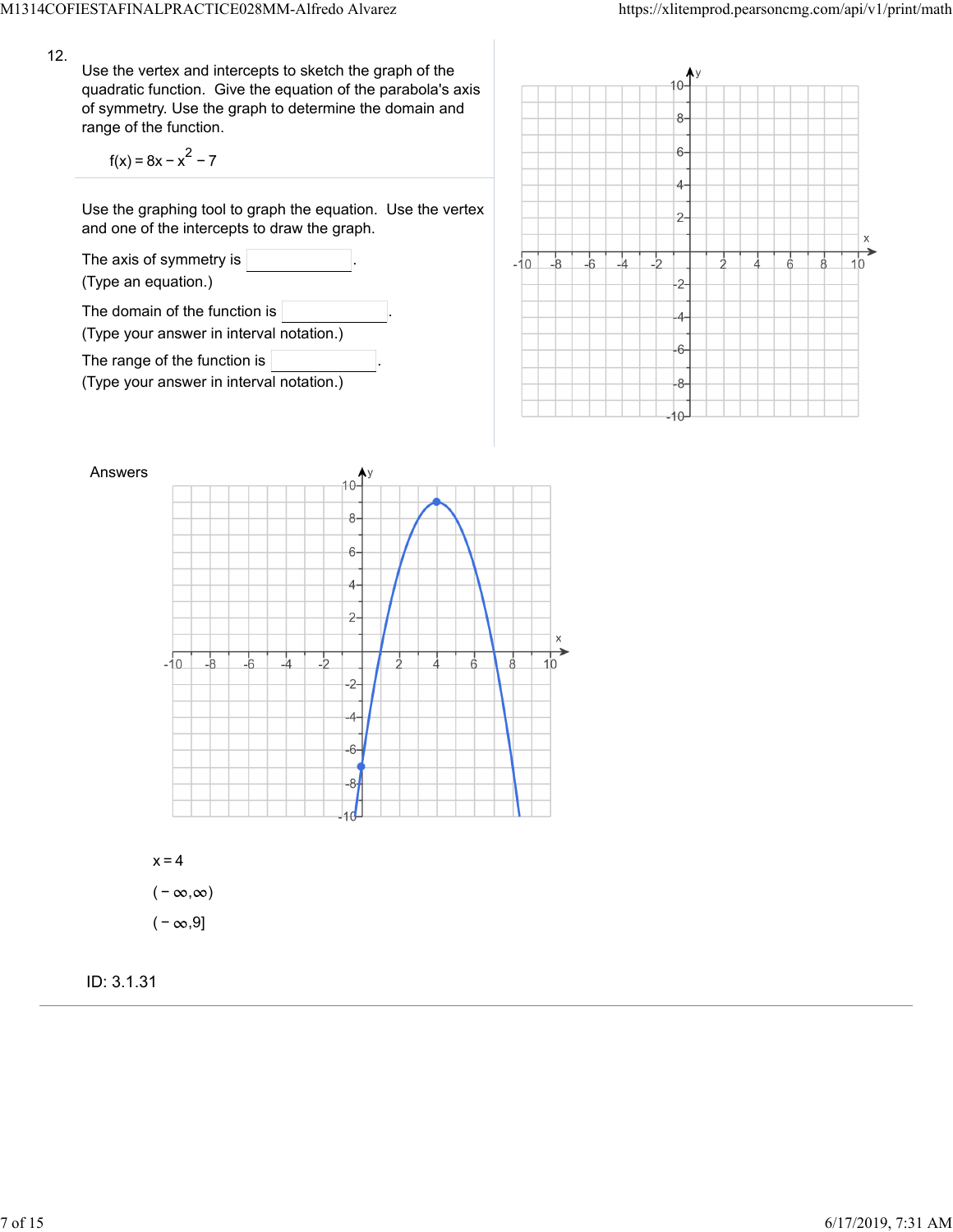- 13. Consider the function  $f(x) = -3x^2 + 6x - 8$ .
	- **a.** Determine, without graphing, whether the function has a minimum value or a maximum value.
	- **b.** Find the minimum or maximum value and determine where it occurs.
	- **c.** Identify the function's domain and its range.

| a. The function has a (1)<br>value.                                 |
|---------------------------------------------------------------------|
| <b>b.</b> The minimum/maximum value is<br>It occurs at $x =$        |
| c. The domain of f is<br>. (Type your answer in interval notation.) |
| The range of f is<br>(Type your answer in interval notation.)       |
| maximum<br>(1)<br>minimum                                           |
| Answers (1) maximum                                                 |
| $-5$                                                                |
| 1                                                                   |
| $(-\infty,\infty)$                                                  |
| $(-\infty, -5]$                                                     |
| ID: 3.1.41                                                          |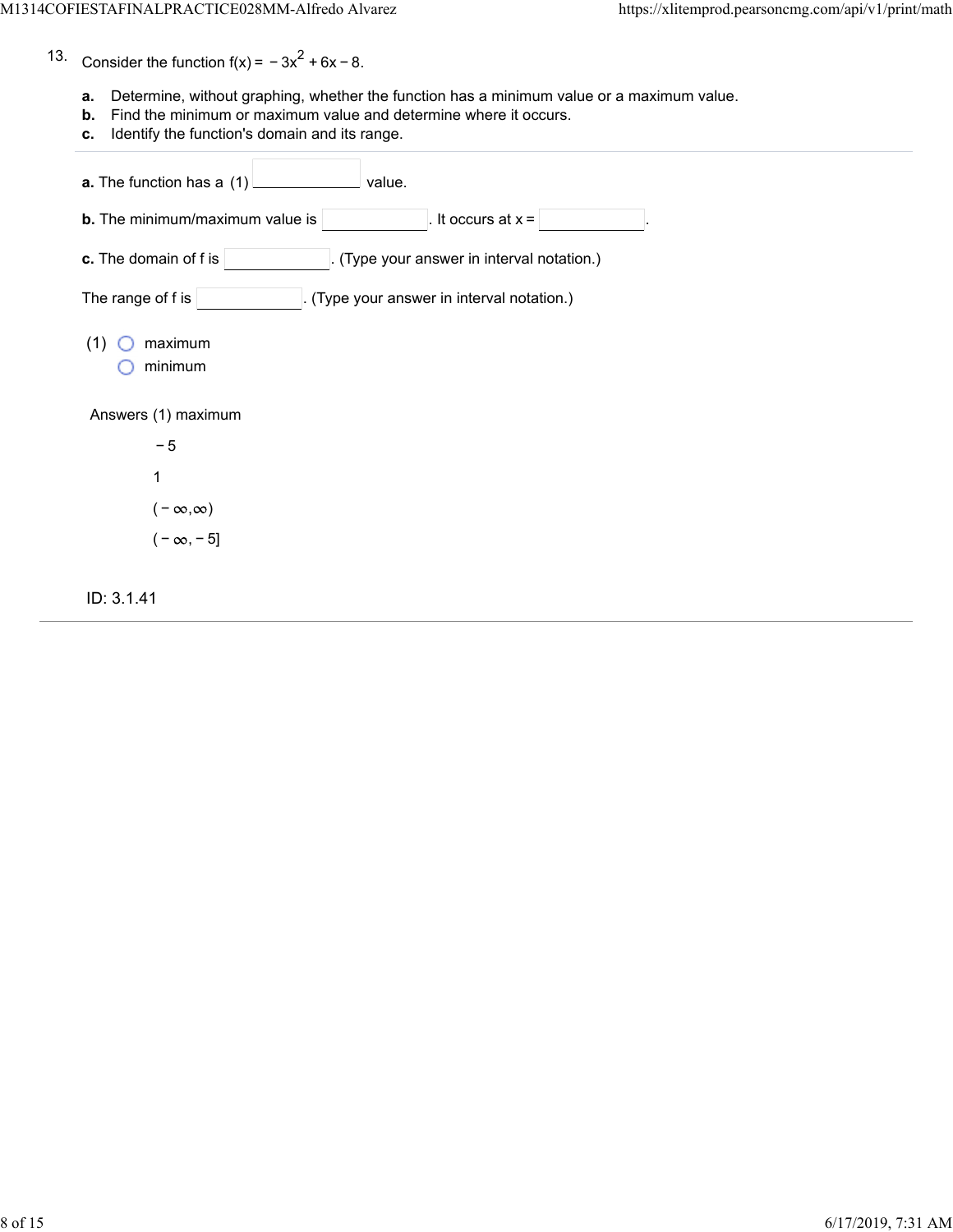14. The following function is given.

 $f(x) = 7x^3 - 5x^2 - 63x + 45$ 

**a.** List all rational zeros that are possible according to the Rational Zero Theorem. Choose the correct answer below.

**A.**  $\pm 1, \pm 7, \pm \frac{1}{2}, \pm \frac{7}{2}, \pm \frac{1}{2}, \pm \frac{7}{2}, \pm \frac{1}{2}, \pm \frac{7}{2}, \pm \frac{1}{45}, \pm \frac{7}{45}, \pm \frac{1}{46}, \pm \frac{1}{47}$  **B.**  $\pm 1, \pm 7, \pm \frac{1}{2}, \pm \frac{7}{2}, \pm \frac{1}{6}, \pm \frac{7}{6}, \pm \frac{1}{7}, \pm \frac{7}{7}, \pm \frac{1}{45}, \pm \frac{7}{45}, \pm \frac{1}{46}, \pm \frac{1}{46}$  **C.**  $\pm 1, \pm 3, \pm 9, \pm 5, \pm 15, \pm 45, \pm \frac{1}{7}, \pm \frac{1}{7}, \pm \frac{1}{7}, \pm \frac{1}{7}, \pm \frac{1}{7}, \pm \frac{1}{7}$  **D.**  $\pm$  1,  $\pm$  3,  $\pm$  6,  $\pm$  5,  $\pm$  15,  $\pm$  45,  $\pm$  <del> $\frac{1}{7}$ ,  $\pm$   $\frac{3}{7}$ ,  $\pm$   $\frac{6}{7}$ ,  $\pm$   $\frac{5}{7}$ ,  $\pm$   $\frac{1}{7}$ ,  $\pm$ </del> 

**b.** Use synthetic division to test several possible rational zeros in order to identify one actual zero.

One rational zero of the given function is . (Simplify your answer.)

**c.** Use the zero from part **(b)** to find all the zeros of the polynomial function.

The zeros of the function  $f(x) = 7x^3 - 5x^2 - 63x + 45$  are  $\lceil$ (Simplify your answer. Type an integer or a fraction. Use a comma to separate answers as needed.)

Answers C.  $\pm$  1,  $\pm$  3,  $\pm$  9,  $\pm$  5,  $\pm$  15,  $\pm$  45,  $\pm$   $\frac{1}{2}$ ,  $\pm$   $\frac{1}{2}$ ,  $\pm$   $\frac{1}{2}$ ,  $\pm$   $\frac{1}{2}$ ,  $\pm$  ,3, − 3 

ID: 3.4.11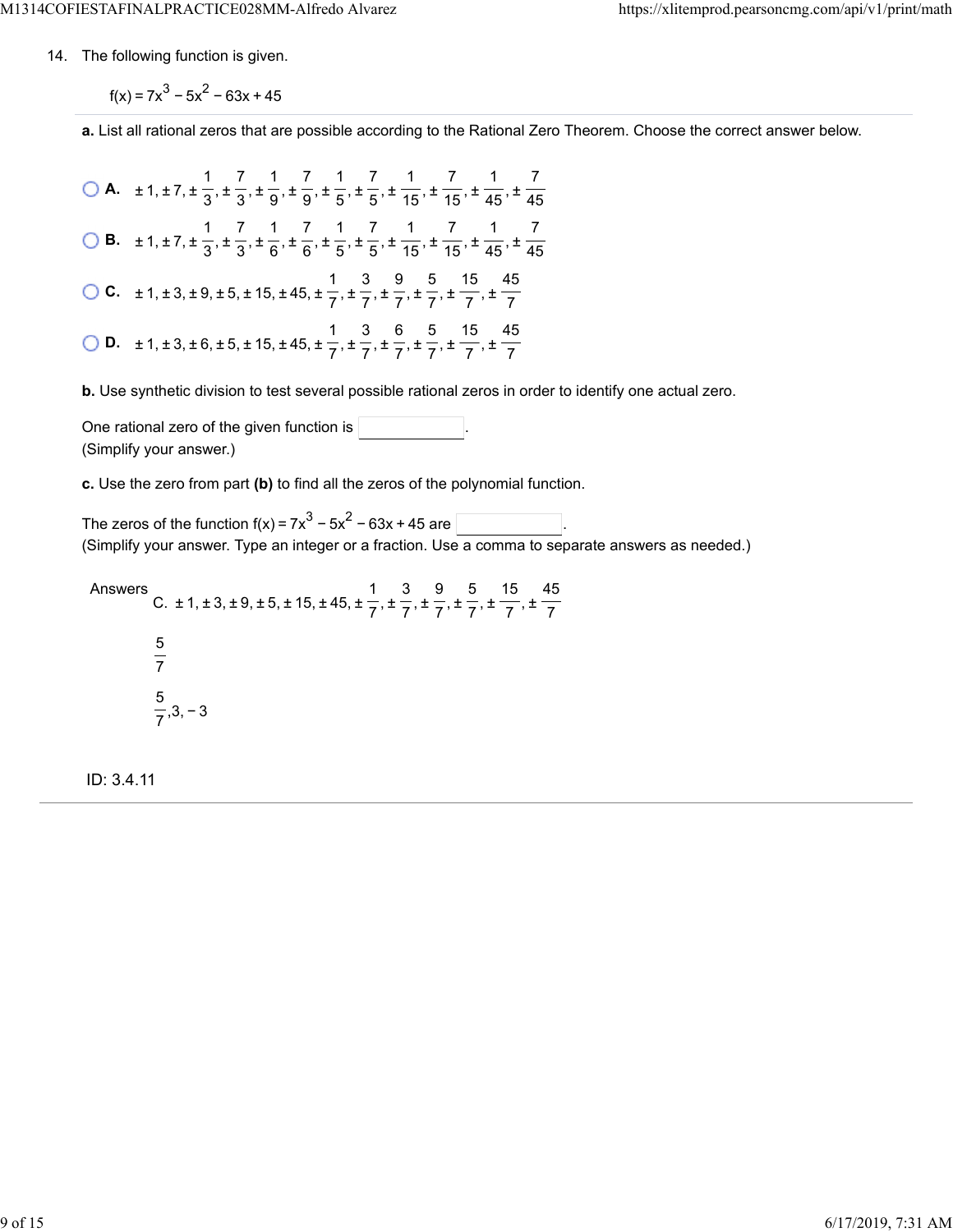15. Find the vertical asymptotes, if any, and the values of x corresponding to holes, if any, of the graph of the rational function.

$$
h(x) = \frac{x+3}{x(x-6)}
$$

Select the correct choice below and, if necessary, fill in the answer box to complete your choice. (Type an equation. Use a comma to separate answers as needed.)

**A.** The vertical asymptote(s) is(are) and hole(s) corresponding to

**B.** There are no vertical asymptotes but there is(are) hole(s) corresponding to

**C.** The vertical asymptote(s) is(are) **C.** There are no holes.

**D.** There are no discontinuities.

.

Answer: C. The vertical asymptote(s) is(are)  $x = 6$ ,  $x = 0$  . There are no holes.

ID: 3.5.23

16. Find the horizontal asymptote, if any, of the graph of the rational function.

$$
g(x) = \frac{16x^2}{4x^2 + 3}
$$

Select the correct choice below and, if necessary, fill in the answer box to complete your choice.

**A.** The horizontal asymptote is . (Type an equation.)

**B.** There is no horizontal asymptote.

Answer: A. The horizontal asymptote is  $\vert$   $\vert$   $\vert$  **y** = 4  $\vert$  . (Type an equation.)

ID: 3.5.39

17. Use properties of logarithms to expand the logarithmic expression as much as possible. Evaluate logarithmic expressions without using a calculator if possible.

$$
\ln\left[\frac{x^8\sqrt{x^2+2}}{(x+2)^9}\right]
$$

$$
\ln\left[\frac{x^8\sqrt{x^2+2}}{(x+2)^9}\right] = \boxed{1}
$$

Answer: 
$$
8 \ln x + \frac{1}{2} \ln (x^2 + 2) - 9 \ln (x + 2)
$$

$$
ID: 4.3.37
$$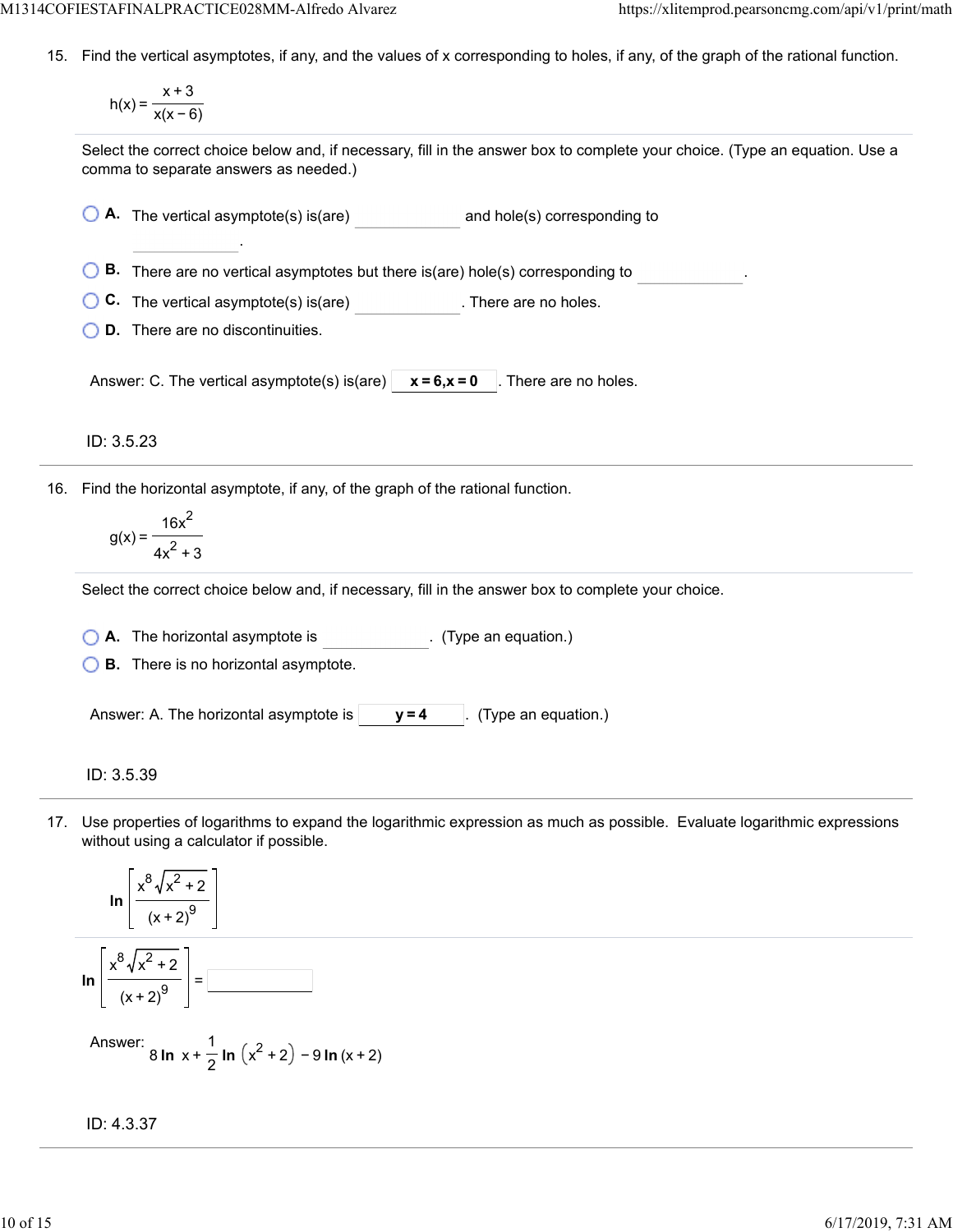18. Solve the following exponential equation by expressing each side as a power of the same base and then equating exponents.

| $4^{x+2} = 32^{x-1}$                                                                                                                                                                                                           |
|--------------------------------------------------------------------------------------------------------------------------------------------------------------------------------------------------------------------------------|
| The solution set is $\{$                                                                                                                                                                                                       |
| Answer: 3                                                                                                                                                                                                                      |
| ID: 4.4.19                                                                                                                                                                                                                     |
| 19. Solve the following exponential equation by taking the natural logarithm on both sides. Express the solution in terms of<br>natural logarithms. Then, use a calculator to obtain a decimal approximation for the solution. |
| $5e^{8x} = 770$                                                                                                                                                                                                                |
| What is the solution in terms of natural logarithms?                                                                                                                                                                           |
| The solution set is $\{$<br>(Use a comma to separate answers as needed. Simplify your answer. Use integers or fractions for any numbers in the<br>expression.)                                                                 |
| What is the decimal approximation for the solution?                                                                                                                                                                            |
| The solution set is $\{$<br>(Use a comma to separate answers as needed. Round to two decimal places as needed.)                                                                                                                |
| Answers In 154<br>8                                                                                                                                                                                                            |
| 0.63                                                                                                                                                                                                                           |
| ID: 4.4.31                                                                                                                                                                                                                     |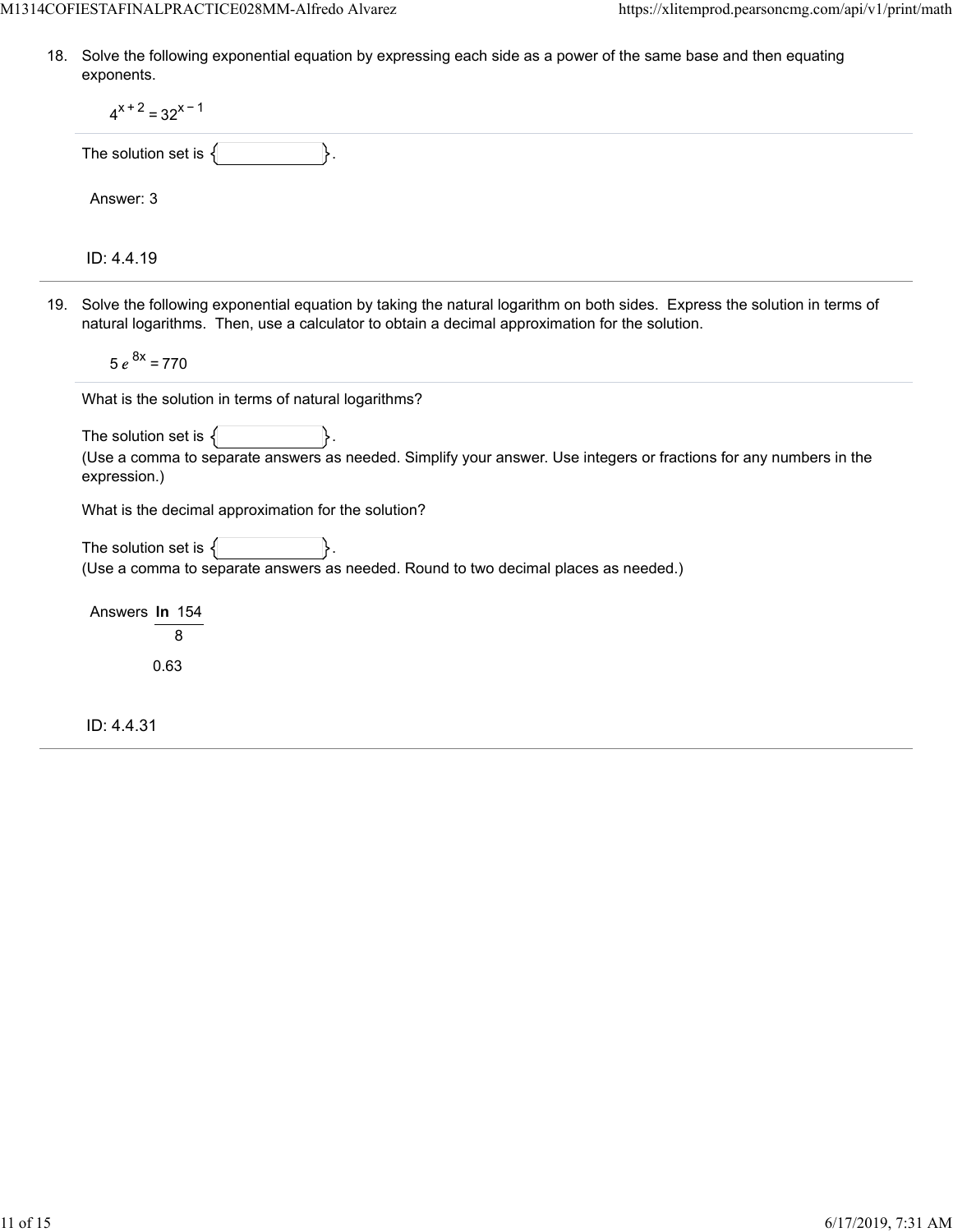M1314COFIESTAFINALPRACTICE028MM-Alfredo Alvarez https://xlitemprod.pearsoncmg.com/api/v1/print/math

20. Solve the exponential equation. Express the solution in terms of natural logarithms. Then use a calculator to obtain a decimal approximation for the solution.

 $8<sup>(x + 2)</sup> = 213$ 

What is the solution in terms of natural logarithms?

The solution set is  $\{$ 

(Use a comma to separate answers as needed. Simplify your answer. Use integers or fractions for any numbers in the expression.)

What is the decimal approximation for the solution?

The solution set is  $\{$ (Use a comma to separate answers as needed. Round to two decimal places as needed.)

Answers **ln** 213 − 2 **ln** 8 0.58

ID: 4.4.37

21. Solve the logarithmic equation. Be sure to reject any value of x that is not in the domain of the original logarithmic expressions. Give the exact answer.

**log**  $_3$ (x – 1) + **log**  $_3$ (x + 25) = 3

Select the correct choice below and, if necessary, fill in the answer box to complete your choice.

 $\overline{A}$ . The solution set is  $\{$ (Simplify your answer. Use a comma to separate answers as needed.)

**B.** There is no solution.

Answer: A. The solution set is  $\begin{cases} 2 & 2 \end{cases}$ (Simplify your answer. Use a comma to separate answers as needed.)

ID: 4.4.69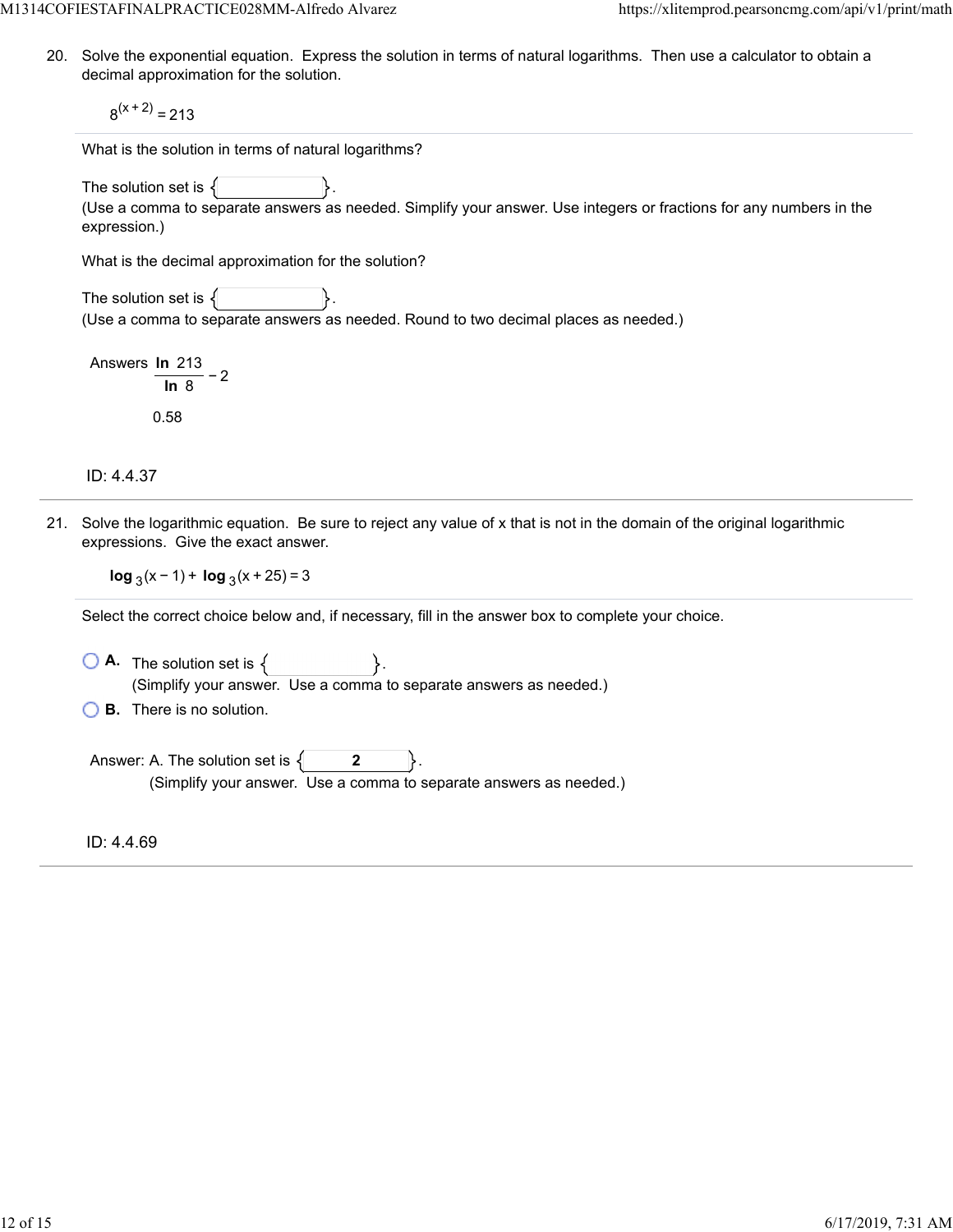M1314COFIESTAFINALPRACTICE028MM-Alfredo Alvarez https://xlitemprod.pearsoncmg.com/api/v1/print/math

22. Solve the logarithmic equation. Be sure to reject any value of x that is not in the domain of the original logarithmic expressions. Give the exact answer.

**log**  $_4(x + 10) - \log_4(x - 5) = 2$ 

Select the correct choice below and, if necessary, fill in the answer box to complete your choice.

 $\bigcirc$  **A.** The solution set is  $\{$ (Simplify your answer. Use a comma to separate answers as needed.)

**B.** There is no solution.

Answer: A. The solution set is  $\{ \}$  6 (Simplify your answer. Use a comma to separate answers as needed.)

ID: 4.4.71

23. Complete the table for a savings account subject to continuous compounding.

| Δ | . . |  |
|---|-----|--|
|   |     |  |

| <b>Amount Invested</b> | <b>Annual Interest Rate</b> | <b>Accumulated Amount</b> | Time t in years |
|------------------------|-----------------------------|---------------------------|-----------------|
| \$9000                 | 3%                          | \$18,000                  |                 |

Let A represent the accumulated amount, P the amount invested, r the annual interest rate, and t the time. Find the time, t.

 $t \approx$  | years

(Round to one decimal place as needed.)

Answer: 23.1

ID: 4.4.111

24. Use the formula  $t = \frac{1}{\sqrt{1-\lambda}}$  that gives the time for a population, with a growth rate k, to double, to answer the following questions. **ln** 2 k

The growth model A = 10  $e^{0.004t}$  describes the population, A, of a country in millions, t years after 2003.

**a.** What is the country's growth rate?

 $\frac{9}{6}$ 

**b.** How long will it take the country to double its population?

years (Round to the nearest whole number.)

Answers 0.4

173

ID: 4.5.35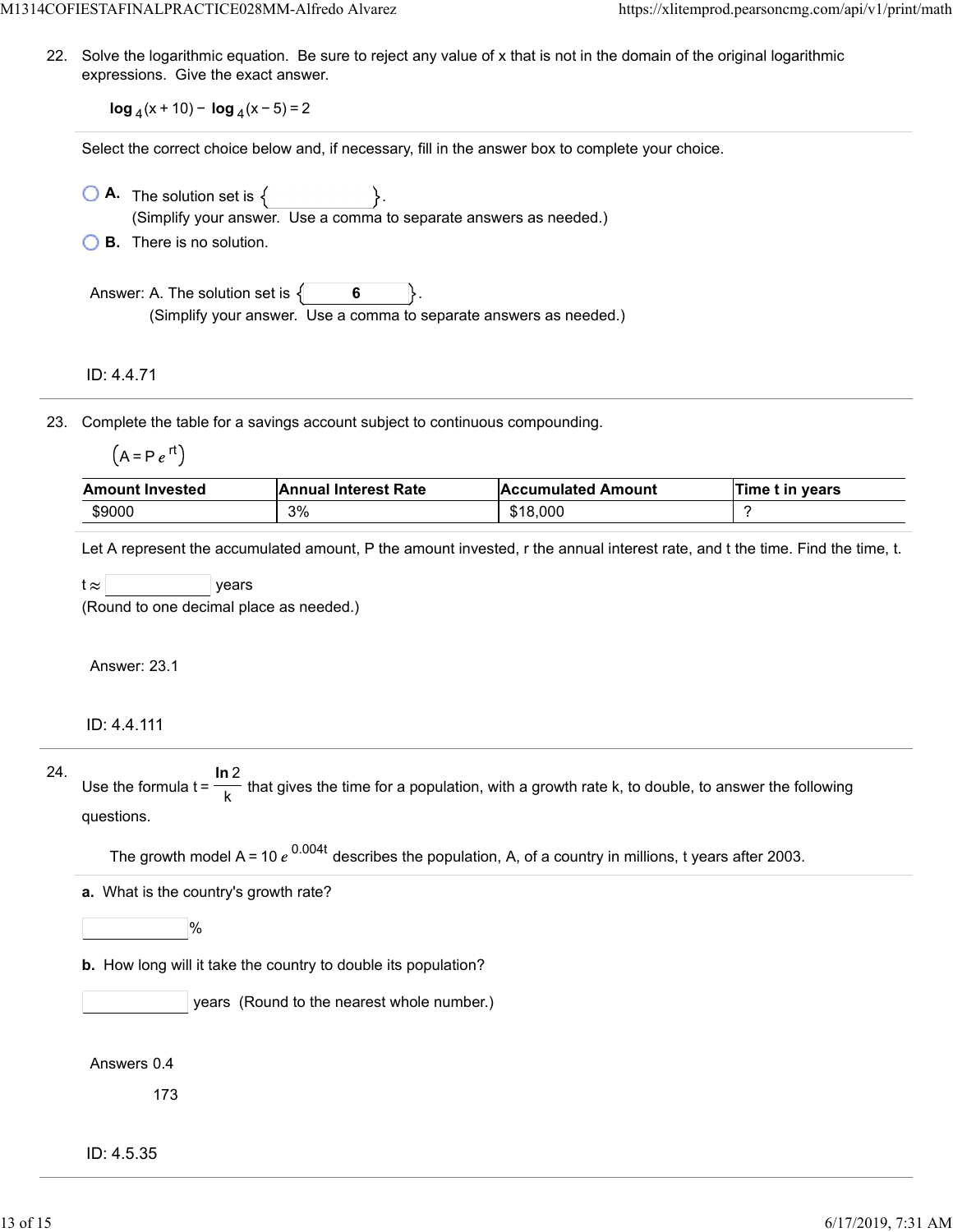25. Solve the given system of equations.

 $x + y + 6z = -9$  $x + y + 3z = -3$  $x - 4y - 6z = -10$ 

Select the correct choice below and fill in any answer boxes within your choice.

| A. There is one solution. The solution set is              |                                   |
|------------------------------------------------------------|-----------------------------------|
|                                                            | $\{\}$ . (Simplify your answers.) |
| $\bigcirc$ <b>B</b> . There are infinitely many solutions. |                                   |

**C.** There is no solution.

#### Answer: A.

| There is one solution<br>The solution set |  | <br>vour |
|-------------------------------------------|--|----------|
|                                           |  |          |

ID: 5.2.5

26. Write the first four terms of the sequence whose general term is given.

| 2n<br>$a_n = \frac{1}{n+7}$                                                     |                         |
|---------------------------------------------------------------------------------|-------------------------|
| $a_1 =$                                                                         | (Simplify your answer.) |
| $a_2 =$                                                                         | (Simplify your answer.) |
| $a_3 =$                                                                         | (Simplify your answer.) |
| $a_4 =$                                                                         | (Simplify your answer.) |
| Answers 1<br>$\overline{4}$<br>$\frac{4}{9}$<br>$\frac{3}{5}$<br>$\frac{8}{11}$ |                         |
| ID: 8.1.9                                                                       |                         |